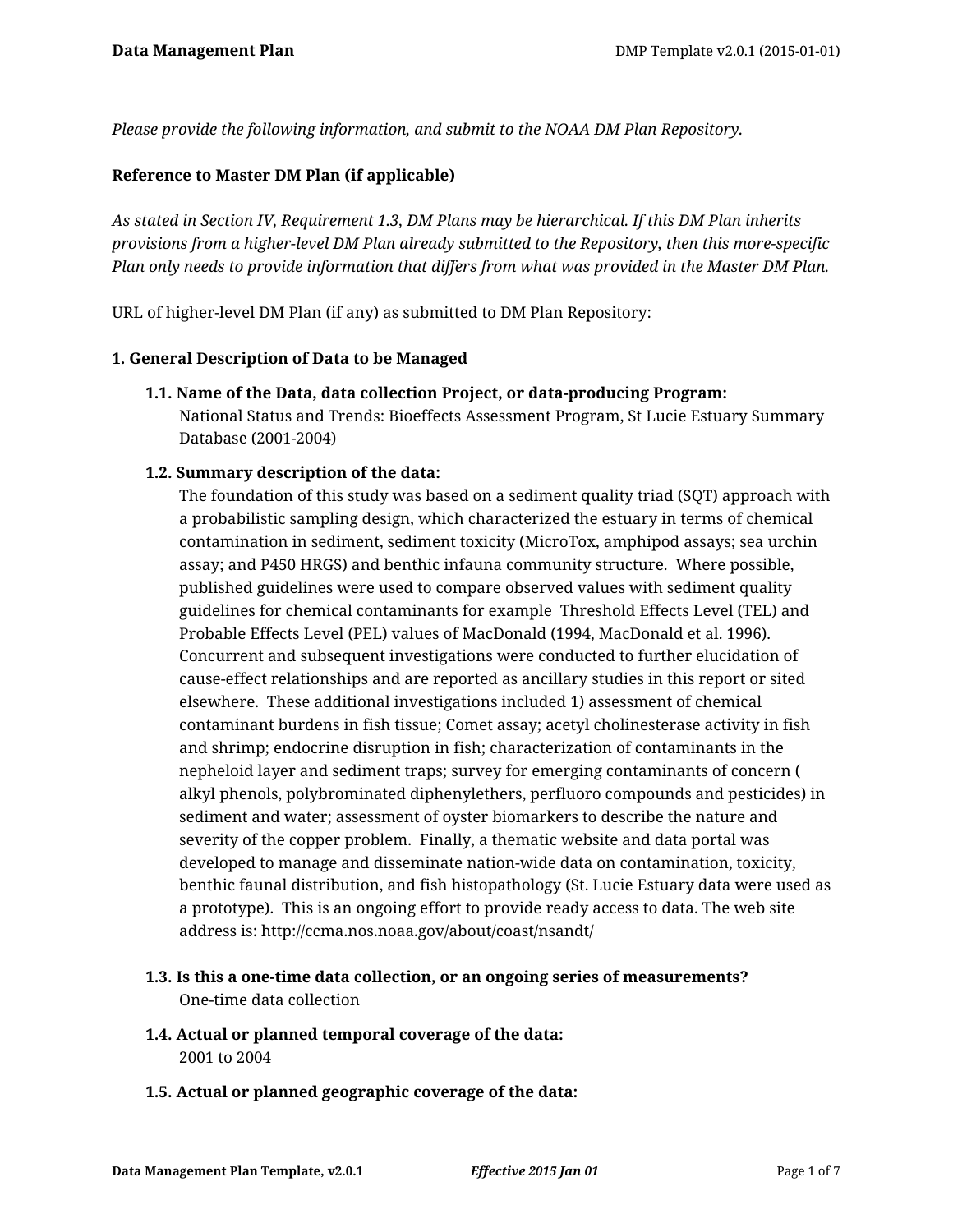W: -80.33607, E: -80.0851, N: 27.4654, S: 26.93617

### **1.6. Type(s) of data:**

*(e.g., digital numeric data, imagery, photographs, video, audio, database, tabular data, etc.)*

### **1.7. Data collection method(s):**

*(e.g., satellite, airplane, unmanned aerial system, radar, weather station, moored buoy, research vessel, autonomous underwater vehicle, animal tagging, manual surveys, enforcement activities, numerical model, etc.)*

### **1.8. If data are from a NOAA Observing System of Record, indicate name of system:**

**1.8.1. If data are from another observing system, please specify:**

### **2. Point of Contact for this Data Management Plan (author or maintainer)**

- **2.1. Name:** NCCOS Scientific Data Coordinator
- **2.2. Title:** Metadata Contact
- **2.3. Affiliation or facility:**
- **2.4. E-mail address:** NCCOS.data@noaa.gov
- **2.5. Phone number:**

### **3. Responsible Party for Data Management**

*Program Managers, or their designee, shall be responsible for assuring the proper management of the data produced by their Program. Please indicate the responsible party below.*

**3.1. Name:**

NCCOS Scientific Data Coordinator

**3.2. Title:**

Data Steward

### **4. Resources**

*Programs must identify resources within their own budget for managing the data they produce.*

### **4.1. Have resources for management of these data been identified?**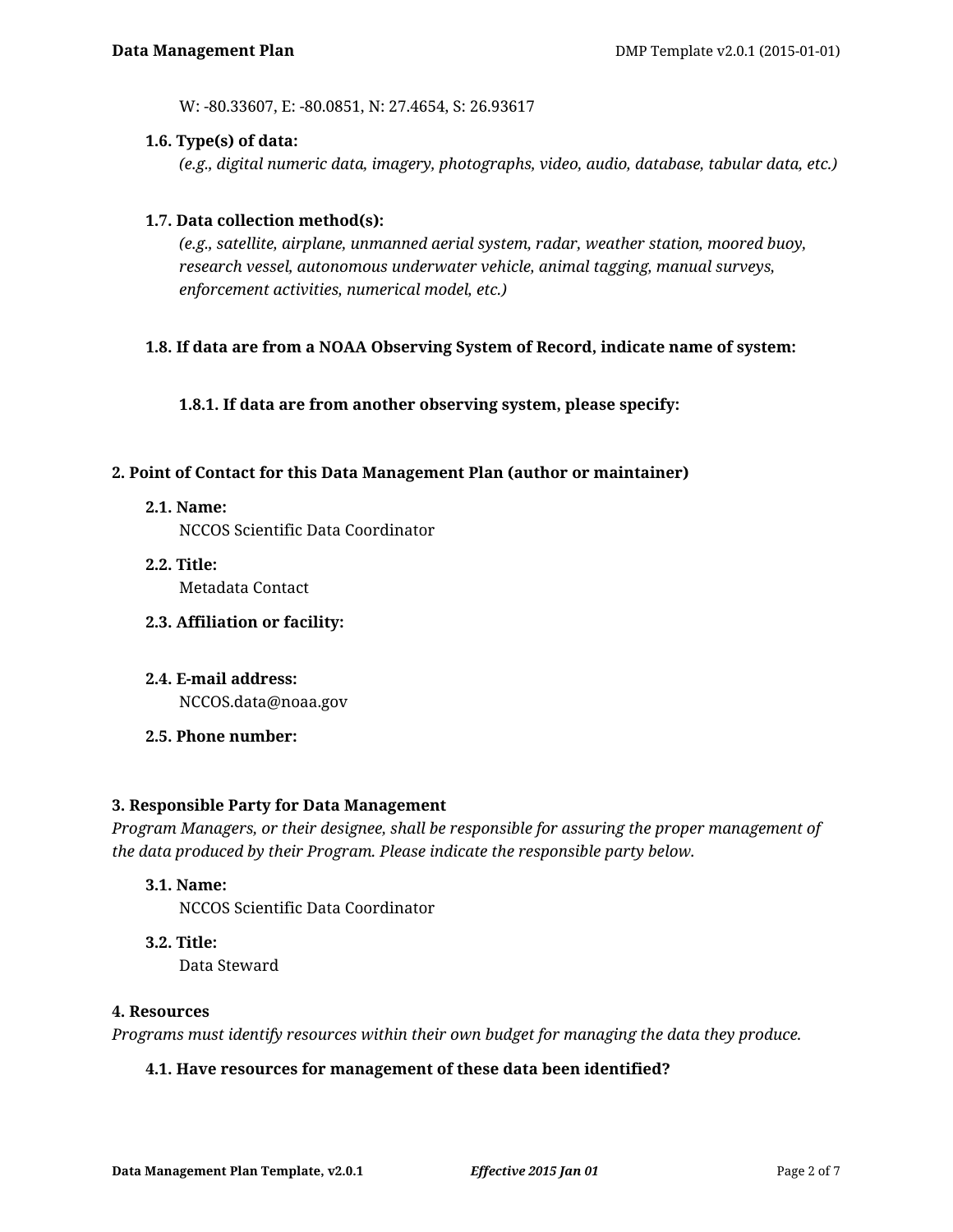# **4.2. Approximate percentage of the budget for these data devoted to data management ( specify percentage or "unknown"):**

## **5. Data Lineage and Quality**

*NOAA has issued Information Quality Guidelines for ensuring and maximizing the quality, objectivity, utility, and integrity of information which it disseminates.*

# **5.1. Processing workflow of the data from collection or acquisition to making it publicly accessible**

*(describe or provide URL of description):*

Process Steps:

- 2004-01-01 00:00:00 - DATA ACQUISITION / FIELD SAMPLING Sediment sampling procedures are available for download (http://ccma.nos.noaa.gov/about/coast/ nsandt/) and closely followed EPA's National Coastal Assessment, Field Operations Manual and Quality Assurance Project Plan (U.S. EPA, 2001a, 2001b). DATA PREPARATION AND SAMPLE PROCESSING Fields are arranged as follows: Sample Type; Container; Field Holding; Lab Storage; Max Holding SEDIMENT organic contaminants; I-Chem glass jars; Wet ice (4C); Freezer (-20C); 1 year Inorganic contaminants; I-Chem glass jars; Wet ice (4C); Freezer (-20C); 1 year Total organic Carbon; I-Chem glass jars; Wet ice (4C); Freezer (-20C); 1 yearGrain size; Whirl paks; Wet ice (4C); Refrigerated (4C); 1 year NEPHELOID Organic contaminantsI-Chem glass jarsWet ice (4C)Freezer (-20C)1 year SUSPENDED PARTICULATES Organic contaminants; I-Chem glass jars; Wet ice (4C); Freezer (-20C); 1 year SURFACE WATER Organic contaminants; I-Chem glass jars; Wet ice (4C); Refrigerated (4C); 7 days FISH and OYSTER TISSUE organic contaminants; Al foil and Ziploc; Wet ice (4C) ; Freezer (-20C); 1 year Inorganic contaminants; Al foil and Ziploc; Wet ice (4C); Freezer (-20C);1 year BENTHOS Taxonomy; Plastic jars; 10% buffered formalin; Transfer to 70% ethanol; Indefinitely Process Date Range is 2001 - 2004 - 2004-01-01 00:00:00 - NAME OF NEW OR MODIFIED VALUES Chemicals with similar physical and chemical properties were summed and reported as "Totals" in addition to their individual measured concentrations. The components of these totals are as follows:Total DDT = sum of concentrations of ortho and para forms of parent and metabolites 2,4'DDE; 4,4'DDE; 2,4'DDD; 4,4'DDD; 2,4'DDT and 4,4'DDT. Total Chlordane = sum of concentrations of four compounds alpha-chlordane, transnonachlor, heptachlor, heptachlorepoxide. Total Dieldrin = sum of concentrations of two compounds aldrin and dieldrin.Total Butyl tin = sum of concentrations of parent compound and metabolites monobutyltin, dibutyltin, tributyltin, tetrabutyltin [concentrations are in terms of tin].Total PCB = twice the sum of the concentrations of eighteen congeners: PCB8, PCB18, PCB28, PCB44, PCB52, PCB66, PCB101, PCB105, PCB118, PCB128, PCB138, PCB153, PCB170, PCB180, PCB187, PCB195, PCB206, and PCB209.Total low molecular weight PAHs = sum of concentrations of twelve 2- and 3-ring PAH compounds, naphthalene, 2 methylnaphthalene, 1-methylnaphthalene, biphenyl, 2,6-dimethylnaphthalene, acenaphthene, acenaphthylene, 1,6,7-trimehtylnaphthalene, fluorine,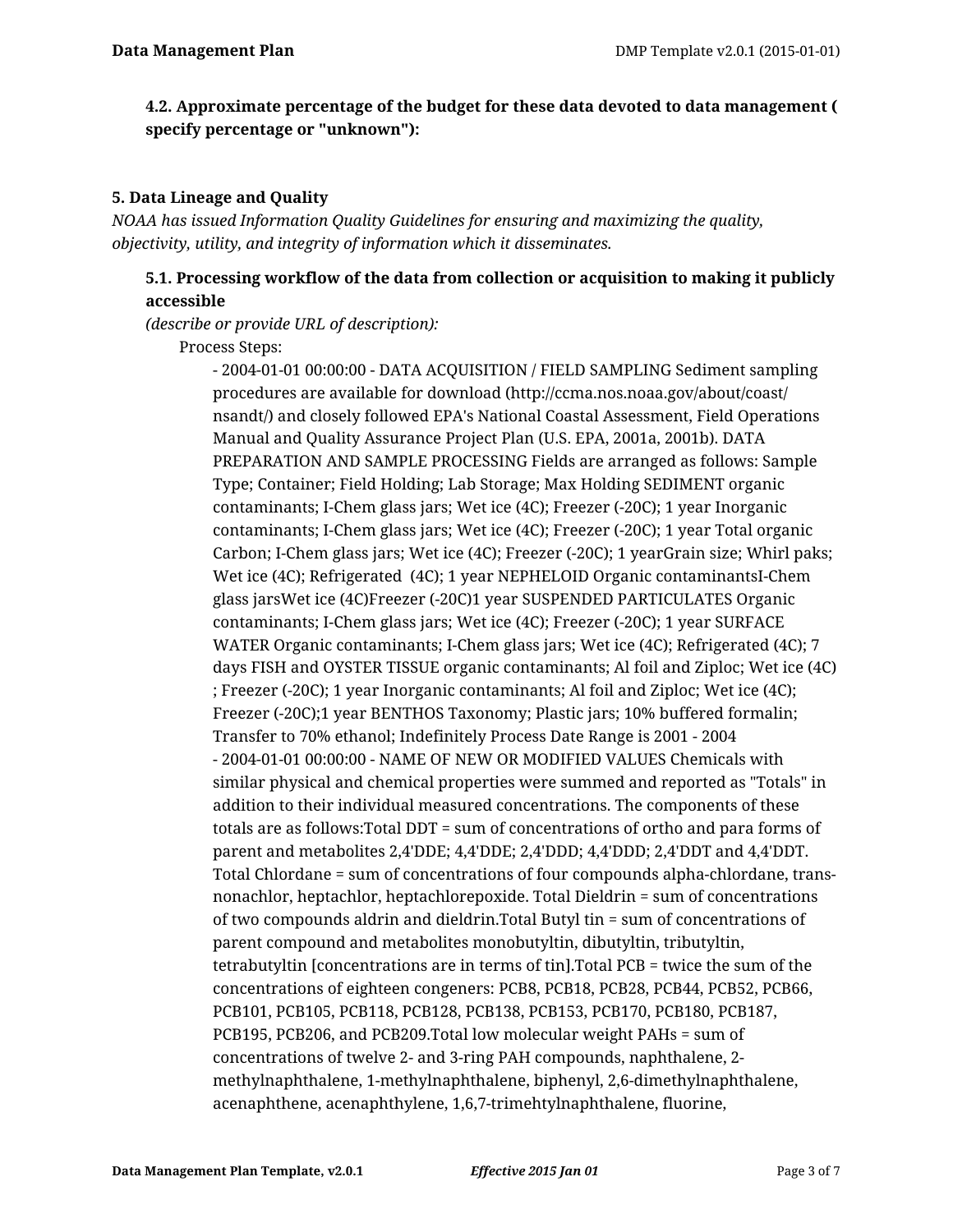phenanthrene, 1-methylphenanthrene, and anthracene.Total high molecular weigh PAHs = sum of concentrations of twelve 4-and more-ring PAH compounds, fluoranthene, pyrene, benz[a]anthracene, chrysene, benzo[b]fluorantene, benzo[k] fluoranthene, benzo[e]pyrene, benzo[a]pyrene, perylene, dibenzathracene, indeno[ 1,2,3-cd]pyrene, and benzo[ahi]perylene.Total PAH = low molecular weight PAHs plus high molecular weigh PAHs (sum of 24 PAH compound concentrations).Several numerical indices were chosen for analysis and interpretation of the macroinfaunal data. Infaunal abundance is reported as the total number of individuals per station and the total number of individuals per square meter (= density). Taxa richness is reported as the mean number of taxa represented in a given site location.Taxa diversity, which is often related to the ecological stability and environmental "quality" of the benthos, was estimated by the Shannon-Weaver Index (Pielou, 1966). In order to quantify and compare the equitability in the fauna to the taxa diversity for a given area, Pielou's Index J' (Pielou, 1966) was calculated as  $J' = H'/\ln S$ , where  $\ln S = H'\max$ , or the maximum possible diversity, when all taxa are represented by the same number of individuals; thus,  $\mathbf{I}' = \mathbf{H}' / \mathbf{H}'$  max. Process Date Range is 2001 - 2004

- 2004-01-01 00:00:00 - REFERENCES: MacDonald, D.D., 1994. Approach to the Assessment of Sediment Quality in Florida Coastal Waters. Volume 1 - Development and Evaluation of the Sediment Quality Assessment Guidelines. Report prepared for Florida Department of Environmental Protection, Tallahassee, FL.MacDonald, D. D., R.S. Carr, F.D. Calder, E.R. Long, and C.G. Ingersoll. 1996. Development and evaluation of sediment quality guidelines from Florida coastal waters. Ecotoxicology, 5: 253-278U.S. EPA. 2001a. National Coastal Assessment: Field Operations Manual. U. S.Environmental Protection Agency, Office of Research and Development, National Health and Environmental Effects Research Laboratory, Gulf Ecology Division, Gulf Breeze, FL.EPA 620/R-01/003. pp72. U.S. EPA. 2001b. Environmental Monitoring and Assessment Program (EMAP):National Coastal Assessment Quality Assurance Project Plan 2001-2004. United States Environmental Protection Agency, Office of Research and Development, National Health and Environmental Effects Research Laboratory, Gulf Ecology Division, Gulf Breeze, FL. EPA/620/R-01/002. Hydrolab Corp. 2002. Hydrolab Quanta Operating Manual February 2002 (Revision C). Hydrolab Corporation, Austin, TexasProcess Date Range is 2001 - 2004

# **5.1.1. If data at different stages of the workflow, or products derived from these data, are subject to a separate data management plan, provide reference to other plan:**

**5.2. Quality control procedures employed (describe or provide URL of description):**

### **6. Data Documentation**

*The EDMC Data Documentation Procedural Directive requires that NOAA data be well documented,*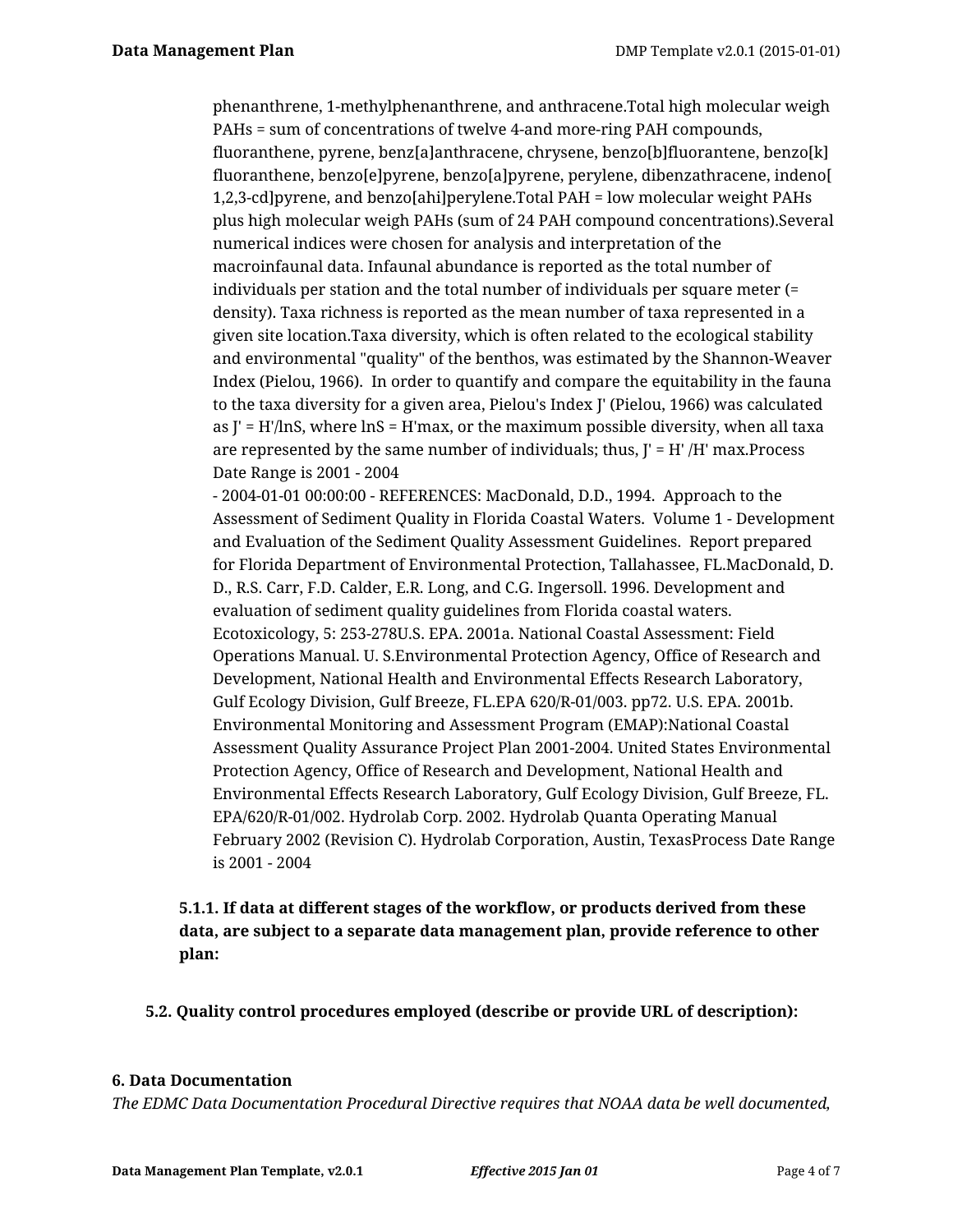*specifies the use of ISO 19115 and related standards for documentation of new data, and provides links to resources and tools for metadata creation and validation.*

## **6.1. Does metadata comply with EDMC Data Documentation directive?** No

# **6.1.1. If metadata are non-existent or non-compliant, please explain:**

Missing/invalid information:

- 1.6. Type(s) of data
- 1.7. Data collection method(s)
- 4.1. Have resources for management of these data been identified?
- 4.2. Approximate percentage of the budget for these data devoted to data management
- 5.2. Quality control procedures employed
- 7.1. Do these data comply with the Data Access directive?
- 7.1.1. If data are not available or has limitations, has a Waiver been filed?
- 7.1.2. If there are limitations to data access, describe how data are protected
- 7.2. Name of organization of facility providing data access
- 7.2.1. If data hosting service is needed, please indicate
- 7.3. Data access methods or services offered
- 7.4. Approximate delay between data collection and dissemination
- 8.1. Actual or planned long-term data archive location

- 8.3. Approximate delay between data collection and submission to an archive facility

- 8.4. How will the data be protected from accidental or malicious modification or deletion prior to receipt by the archive?

## **6.2. Name of organization or facility providing metadata hosting:**

NMFS Office of Science and Technology

# **6.2.1. If service is needed for metadata hosting, please indicate:**

## **6.3. URL of metadata folder or data catalog, if known:**

https://www.fisheries.noaa.gov/inport/item/39191

## **6.4. Process for producing and maintaining metadata**

*(describe or provide URL of description):*

Metadata produced and maintained in accordance with the NOAA Data Documentation Procedural Directive: https://nosc.noaa.gov/EDMC/DAARWG/docs/EDMC\_PD-Data\_Documentation\_v1.pdf

# **7. Data Access**

*NAO 212-15 states that access to environmental data may only be restricted when distribution is explicitly limited by law, regulation, policy (such as those applicable to personally identifiable information or protected critical infrastructure information or proprietary trade information) or by security requirements. The EDMC Data Access Procedural Directive contains specific guidance,*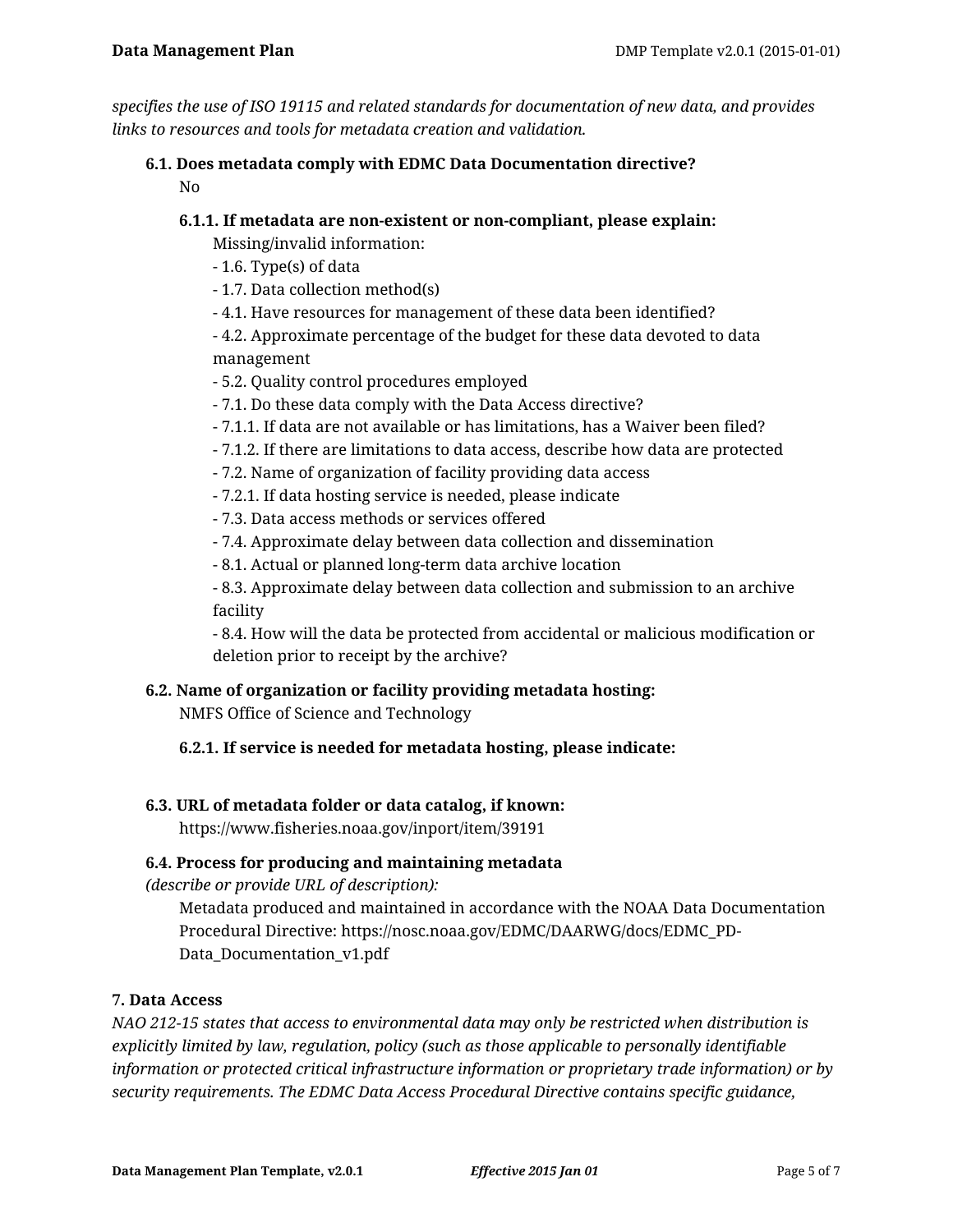*recommends the use of open-standard, interoperable, non-proprietary web services, provides information about resources and tools to enable data access, and includes a Waiver to be submitted to justify any approach other than full, unrestricted public access.*

## **7.1. Do these data comply with the Data Access directive?**

**7.1.1. If the data are not to be made available to the public at all, or with limitations, has a Waiver (Appendix A of Data Access directive) been filed?**

**7.1.2. If there are limitations to public data access, describe how data are protected from unauthorized access or disclosure:**

**7.2. Name of organization of facility providing data access:**

### **7.2.1. If data hosting service is needed, please indicate:**

**7.2.2. URL of data access service, if known:**

https://products.coastalscience.noaa.gov/collections/ltmonitoring/nsandt/default.aspx https://products.coastalscience.noaa.gov/collections/ltmonitoring/nsandt/default.aspx

- **7.3. Data access methods or services offered:**
- **7.4. Approximate delay between data collection and dissemination:**

# **7.4.1. If delay is longer than latency of automated processing, indicate under what authority data access is delayed:**

### **8. Data Preservation and Protection**

*The NOAA Procedure for Scientific Records Appraisal and Archive Approval describes how to identify, appraise and decide what scientific records are to be preserved in a NOAA archive.*

## **8.1. Actual or planned long-term data archive location:**

*(Specify NCEI-MD, NCEI-CO, NCEI-NC, NCEI-MS, World Data Center (WDC) facility, Other, To Be Determined, Unable to Archive, or No Archiving Intended)*

## **8.1.1. If World Data Center or Other, specify:**

### **8.1.2. If To Be Determined, Unable to Archive or No Archiving Intended, explain:**

### **8.2. Data storage facility prior to being sent to an archive facility (if any):**